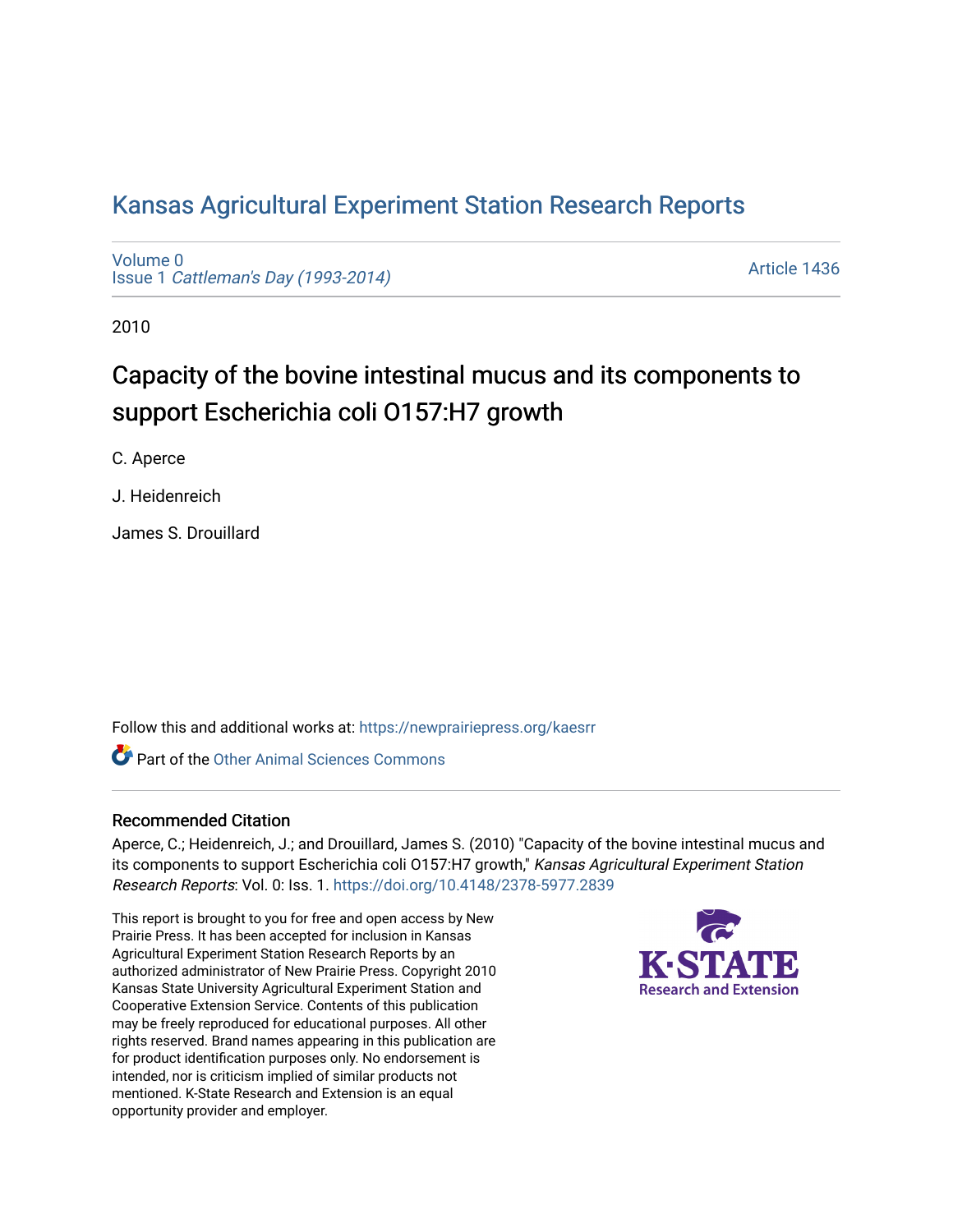# Capacity of the bovine intestinal mucus and its components to support Escherichia coli O157:H7 growth

### Abstract

Escherichia coli O157:H7 contamination of human food products is a major concern for the beef industry. The pathogens responsible for outbreaks often originate from cattle, and E. coli O157:H7 can thrive in healthy cattle. To control contamination in the food chain, it is essential to understand how this pathogen is able to grow and compete with other bacteria in the gastrointestinal tracts of cattle. Previous studies have shown that bovine intestinal mucus supports bacterial colonization and can selectively influence makeup of the bacterial population. Intestinal mucus is made of mucins, which are gel-forming glycoproteins. Mucin molecules contain sialic acid that must be removed by neuraminidase enzyme to allow for complete degradation of mucin. E. coli O157:H7 lacks neuraminidase and should have little ability to degrade the complex mucin molecules. Our objective was to evaluate bovine intestinal mucus and its components in terms of their capacity to support E. coli O157:H7 growth in the presence or absence of feces and to understand the roles various enzymes play in this process.

#### Keywords

Cattlemen's Day, 2010; Kansas Agricultural Experiment Station contribution; no. 10-170-S; Report of progress (Kansas State University. Agricultural Experiment Station and Cooperative Extension Service); 1029; Beef Cattle Research, 2010 is known as Cattlemen's Day, 2010; Beef; Escherichia coli; Mucin; Pathogen

### Creative Commons License



This work is licensed under a [Creative Commons Attribution 4.0 License](https://creativecommons.org/licenses/by/4.0/).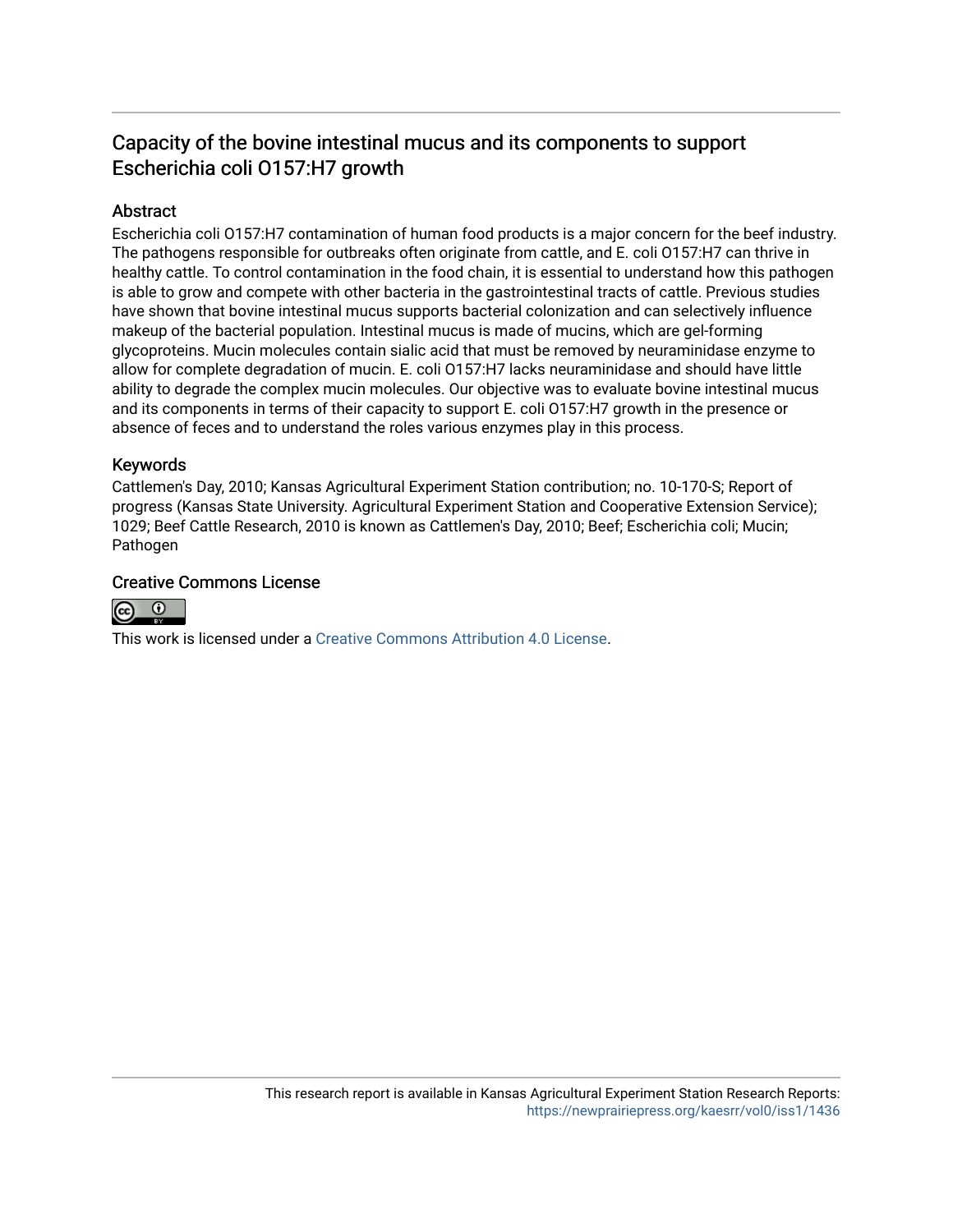# Capacity of the Bovine Intestinal Mucus and Its Components to Support *Escherichia coli*   $O157:H7$  Growth<sup>1</sup>

# *C. Aperce, J. Heidenreich, and J. Drouillard*

## Introduction

*Escherichia coli* O157:H7 contamination of human food products is a major concern for the beef industry. The pathogens responsible for outbreaks often originate from cattle, and *E. coli* O157:H7 can thrive in healthy cattle. To control contamination in the food chain, it is essential to understand how this pathogen is able to grow and compete with other bacteria in the gastrointestinal tracts of cattle.

Previous studies have shown that bovine intestinal mucus supports bacterial colonization and can selectively influence makeup of the bacterial population. Intestinal mucus is made of mucins, which are gel-forming glycoproteins. Mucin molecules contain sialic acid that must be removed by neuraminidase enzyme to allow for complete degradation of mucin. *E. coli* O157:H7 lacks neuraminidase and should have little ability to degrade the complex mucin molecules. Our objective was to evaluate bovine intestinal mucus and its components in terms of their capacity to support *E. coli* O157:H7 growth in the presence or absence of feces and to understand the roles various enzymes play in this process.

## Experimental Procedures

Intestinal tissues from freshly harvested cattle were collected and transported to our laboratory in chilled saline. Sections of the ileum and colon were washed with buffer solution, and mucus was harvested by gently scraping the epithelium. We prepared a mix of five selected strains of Shiga toxin-producing *E. coli* O157:H7 resistant to nalidixic acid ( $\text{Na}^{\text{R}}$ ) and added the mix to a buffer or a similar amount of fecal inoculums collected from the rectum of a steer fed a high-grain diet.

Subsequently, we added harvested intestinal mucus or individual mucus components to the culture to assess which components were most capable of supporting Nal<sup>R</sup> *E. coli* O157:H7 growth. Intestinal mucus was added at a concentration of 10 mg/mL. Single components of mucus (galactose, D-galacturonic acid, D-gluconic acid, D-glucuronic acid, mannose, L-alpha-phosphatidylserine, sialic acid, and N-acetyl-D-glucosamine) were added at the same concentration, except for L-alpha-phosphatidylserine, which was added at 1 mg/mL. Initial concentrations of *E. coli* O157:H7 and fecal bacteria in the cultures were  $10^3$  and  $10^4$ CFU/mL, respectively.

We also evaluated the impact of adding enzymes and enzyme inhibitors associated with mucus degradation on *E. coli* O157:H7 growth. Proteases, endoglycosidases, sialidases, or lipases were added to the batches at a concentration of one unit per milliliter. Betagalactosidase inhibitor was added at a final concentration of 200  $\mu$ M, and protease inhibitor was added at either 0.25 or 2.5 mL/g of *E. coli* O157.

<sup>&</sup>lt;sup>1</sup> Funding for this project was provided by the Beef Checkoff.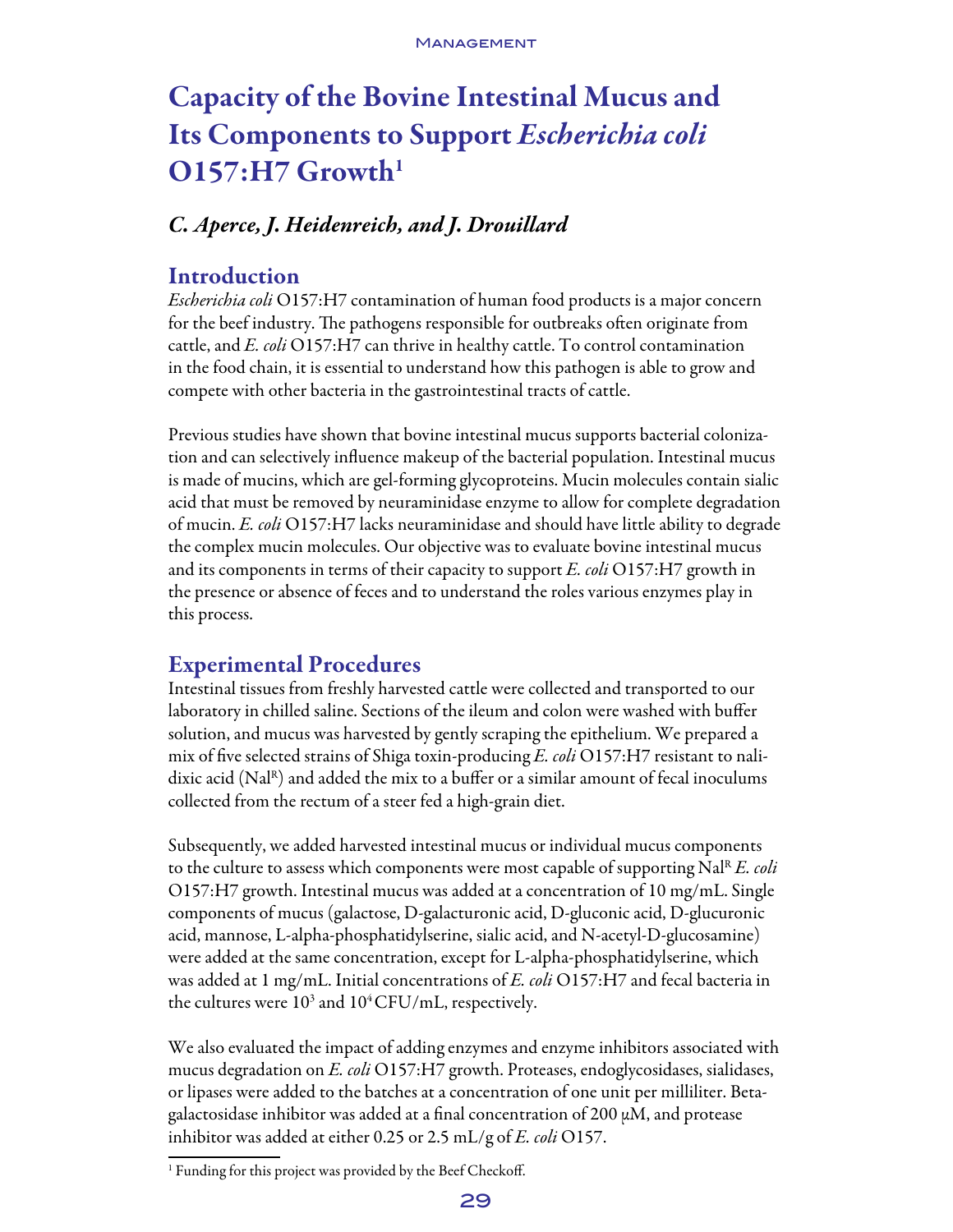#### **MANAGEMENT**

After 0, 6, 8, and 12 hours of anaerobic incubation at 104°F on a laboratory shaker, we plated 100 µL of culture at different dilutions on agar selective for Nal<sup>R</sup> *E. coli* O157:H7. After incubating the plates for 24 hours at 98°F, we counted the Nal<sup>R</sup> E coli O157:H7 colonies and established the Nal<sup>R</sup>  $E$  coli O157:H7 growth within the different batches (expressed in  $Log<sub>10</sub>$  of CFU/mL).

### Results and Discussion

There were no significant differences (P>0.10) in *E. coli* O157:H7 growth between mucus derived from the large intestine (colon) and small intestine (ileum). The bacteria increased from  $10^3$  CFU/mL of culture at time zero to  $10^7$  to  $10^8$  CFU/mL at hour 8. There was an overall time effect on bacteria growth but no significant difference between hour 8 and 12, which drove us to use hour 8 as a point of comparison. Presence or absence of fecal inoculums in the culture affected (P<0.01) *E. coli* O157:H7 growth. The final concentration of bacteria decreased from  $10^7$  to  $10^5$  CFU/mL, which is likely due to competition for nutrients with the fecal bacteria.

Figure 1 depicts *E. coli* O157:H7 growth after 8 hours of anaerobic incubation without feces but with whole mucus or selected components of mucous as substrates. With the exception of L-alpha-phosphatidylserine, almost all of the mucus components tested increased growth of the bacteria compared with the batch containing only buffer (P<0.05). However, mucus originating from the large and small intestines supported greater growth than the individual mucus fractions (P<0.05). Of the individual mucus components evaluated, only gluconic acid resulted in growth similar to that achieved with whole intestinal mucus. These observations suggest *E. coli* O157:H7 may need a combination of components to ensure optimal growth or that the bacteria are utilizing a key element present in the mucus that we did not evaluate in this experiment.

In our attempt to analyze the stimulatory effect of mucus-degrading enzymes on growth of Shiga toxin-producing *E. coli* O157:H7, we found no significant difference in growth of cultures treated with enzymes or protease inhibitors compared with untreated batches (P>0.05). Conversely, as illustrated in Figure 2, addition of betagalactosidase enzyme inhibitor increased the growth of NalR *E. coli* O157:H7 cultured with either small or large intestinal mucus  $(P<0.05)$ . The increase of growth, instead of the expected inhibition, could be due to the bacteria's inability to use the inhibitor as a source of protein. However, the amount of inhibitor added to the culture was very small and, therefore, seems an unlikely explanation. It is equally possible that mucus galactosides that have not been enzymatically degraded are more stimulatory to *E. coli* O157:H7 growth. Additional controlled experiments are needed to further investigate the increase of growth induced by the beta-galactosidase inhibitors.

Figure 3 illustrates *E. coli* O157:H7 growth in response to small intestinal mucus or sialic acid substrates in the presence or absence of a fecal inoculum. *E. coli* O157 growth was significantly lower in sialic acid than in mucus  $(P<0.01)$ , indicating the pathogen has limited capacity to use sialic acid as a substrate for growth. When fecal inoculum was added to the culture with small intestinal mucus, there was a significant decrease in *E. coli* growth compared with the same culture without feces. This again suggests the bacteriaare competing for nutrients. However, *E. coli* O157:H7 growth increased when fecal inoculum was added to the culture containing sialic acid. Bacteria present in feces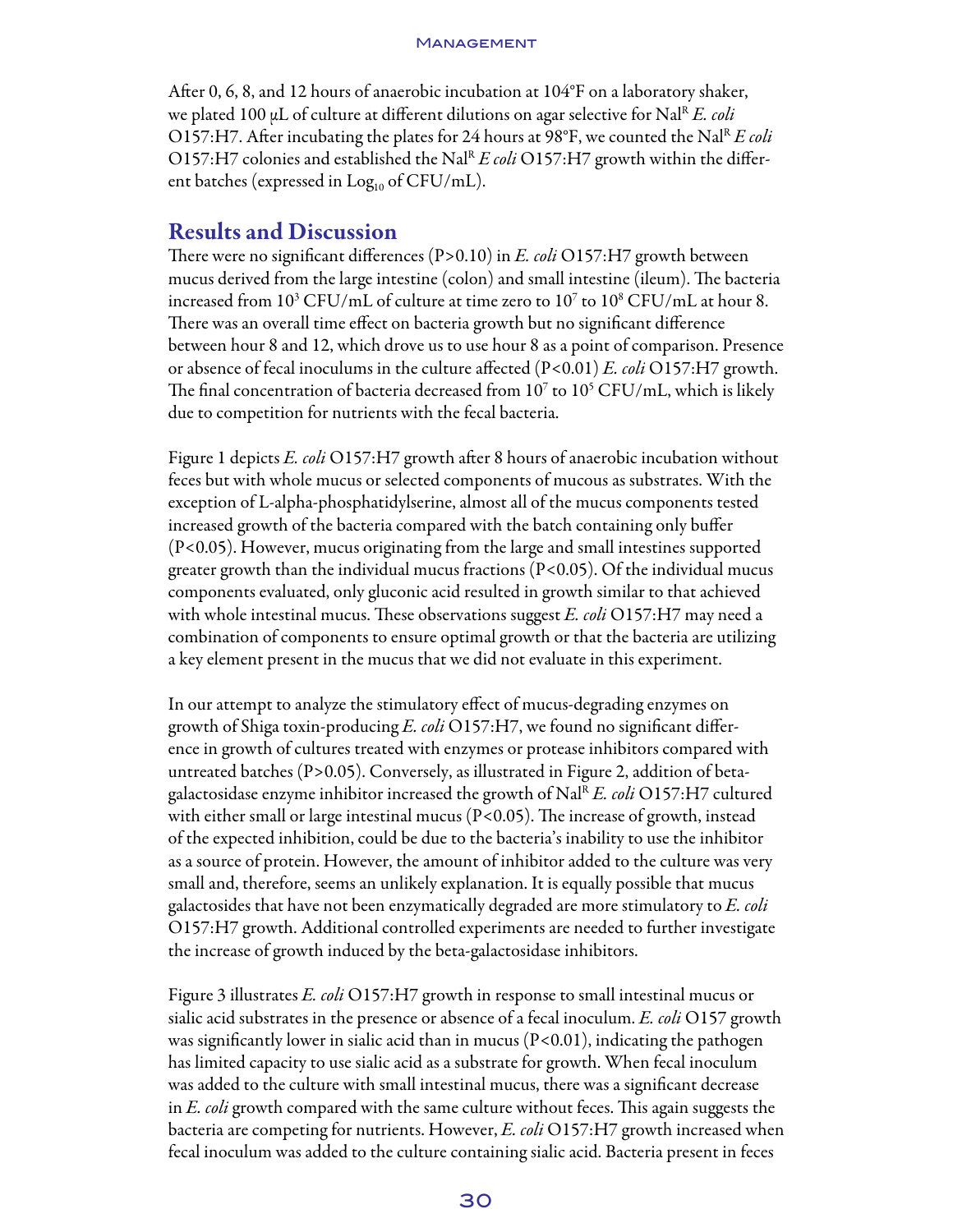#### **MANAGEMENT**

may have the ability to degrade sialic acid, thus allowing *E. coli* O157:H7 to use the intermediates or end products of the degradation as a substrate for growth.

Cattle fed distillers grains have been shown to have an increase in *E. coli* O157 shedding, and distillers grains contain a substantial proportion of yeast, which has a high sialic acid content (3% of dry weight). It is possible that sialic acid or other glycoprotein constituents of distillers grains are the active components that stimulate proliferation of *E. coli* O157:H7 in cattle fed distillers grains.

## **Implications**

This study offers insight regarding the potential of intestinal mucus and its components to promote *E. coli* O157:H7 growth in cattle. Further investigations are needed to establish whether one of these components could inhibit, or at least regulate, the proliferation of important foodborne pathogens.



Figure 1. Growth of nalidixic acid-resistant *Escherichia coli* O157:H7 on small intestinal mucus, large intestinal mucus, or components of mucus after 8 hours of incubation. Cultures were inoculated with 103 CFU/mL of nalidixic acid-resistant *E. coli* O157:H7 prior to incubation.